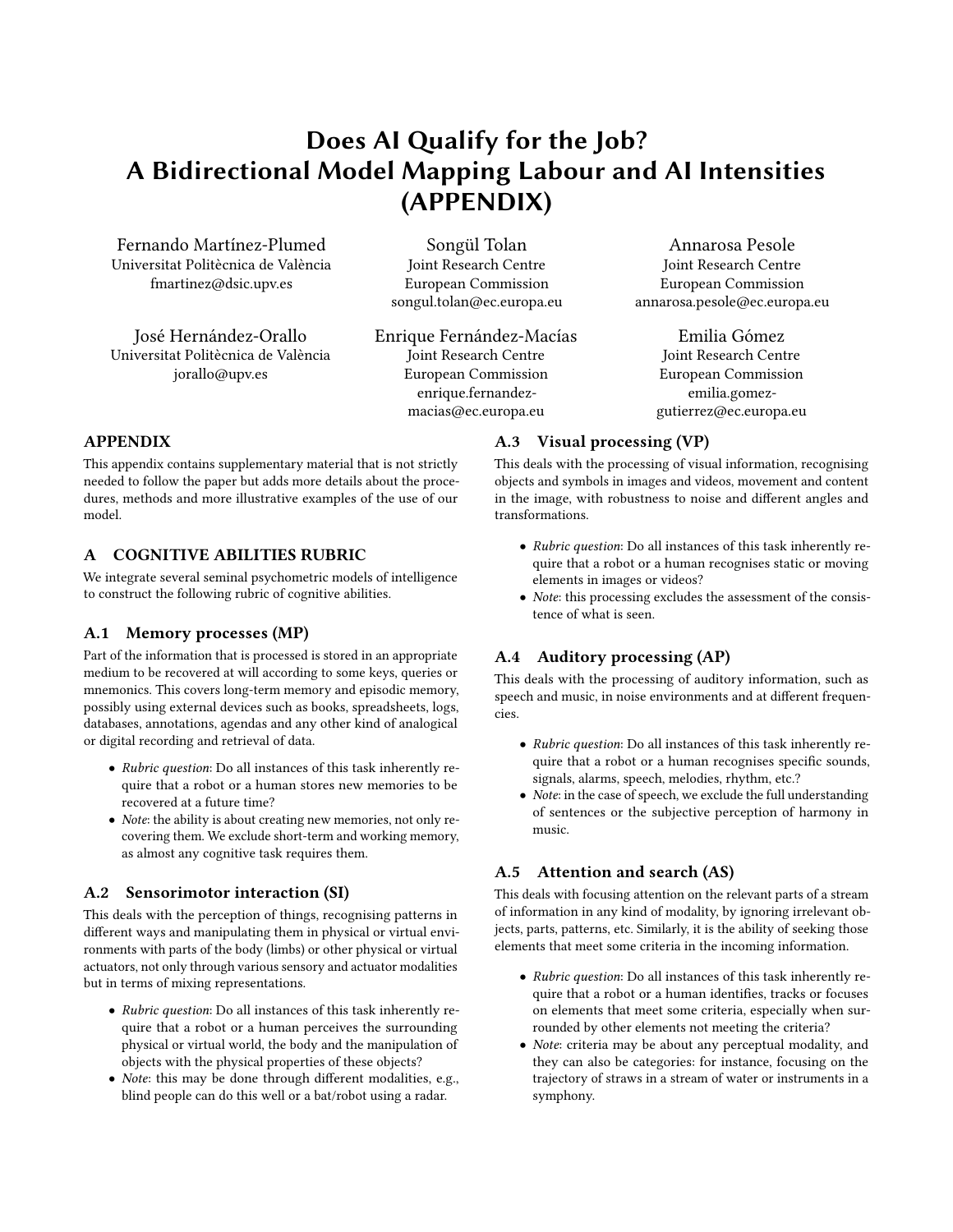## A.6 Planning and sequential decision-making and acting (PA)

This deals with anticipating the consequences of actions, understanding causality and calculating the best course of actions given a situation.

- Rubric question: Do all instances of this task inherently require that a robot or a human evaluates the efects of diferent sequences of events, plan various courses of actions and make a decision accordingly?
- Note: this excludes complex reasoning processes about the world and assumes planning under mostly consistent information. Note also that we are not referring to simple actions or decisions, as almost any cognitive system makes actions; the task must involve sequences, time or other dependencies to be considered under planning.

#### A.7 Comprehension and compositional expression (CE)

This deals with understanding natural language, other kinds of semantic representations in diferent modalities, extracting or summarising their meaning, as well as generating and expressing ideas, stories and positions.

- Rubric question: Do all instances of this task inherently require that a robot or a human understands text, stories and other representations of ideas in diferent formats, and the composition or transformation of similar texts, stories or narratives, summarising or expressing ideas?
- Note: this may be done through diferent modalities: text, auditory, drawings, etc. Note also that we are not referring to the processing of simple and predefned phrases or symbols; the task must involve the understanding or compositional use of elements that make a whole: sentences, stories, summaries, etc..

#### A.8 Communication (CO)

This deals with exchanging information with peers, understanding what the content of the message must be in order to obtain a given efect, following diferent protocols and channels of informal and formal communication.

- Rubric question: Do all instances of this task inherently require that a robot or a human communicates information between peers or units, using diferent kinds of protocols and channels, at diferent registers, ensuring that the messages are sent, received and processed appropriately by all the interested peers?
- Note: this excludes the narratives that the messages may contain, focusing on the efective channels of information.

#### A.9 Emotion and self-control (EC)

This deals with understanding the emotions of other agents, how they affect their behaviour and also recognising the own emotions and controlling them and other basic impulses depending on the situation.

- Rubric question: Do all instances of this task inherently require that a robot or a human understands emotions of others/themselves, when they are true or fake, expressing the right emotional reactions, controlling and using them in the appropriate context?
- Note: this excludes the complexities of social modelling and anticipation.

## A.10 Navigation (NV)

This deals with being able to move objects or oneself between diferent positions, through appropriate, safe routes and in the presence of other objects or agents, and changes in the routes.

- Rubric question: Do all instances of this task inherently require that a robot or a human transfers objects and oneself from one place to another at diferent scales (rooms, buildings, towns, landscape, roads, etc.), using basic concepts for locations and directions?
- Note: this may be done through diferent modalities, and approaches such as landmarking, geolocations, etc..

## A.11 Conceptualisation, learning and abstraction (CL)

This deals with being able to generalise from examples, receive instructions, learn from demonstrations, and accumulate knowledge at diferent levels of abstraction.

- Rubric question: Do all instances of this task inherently require that a robot or a human generate diferent levels of abstractions, provided by peers or self-generated, acquiring knowledge incrementally built upon previously acquired knowledge?
- Note: this ability to learn or to abstract must be present and happen to complete the task; in other words, the task is not limited to the use of abstractions or concepts or operations learnt in the past.

## A.12 Quantitative and logical reasoning (QL)

This deals with the representation of quantitative or logical information that is intrinsic to the task, and the inference of new information from them that solves the task, including probabilities, counterfactuals and other kinds of analytical reasoning.

- Rubric question: Do all instances of this task inherently require that a robot or a human produces new conclusions or facts from quantities, logical facts or rules given as inputs, detecting inconsistencies and fallacies?
- Note: this goes beyond the simple combination of rules or instructions, such as ordering a deck of cards. Note also that we are not referring to the internal processing of symbols or numbers that are not part of the task, such as the potentials of a neuron, the instructions of a programming language or the arithmetic of a CPU/GPU.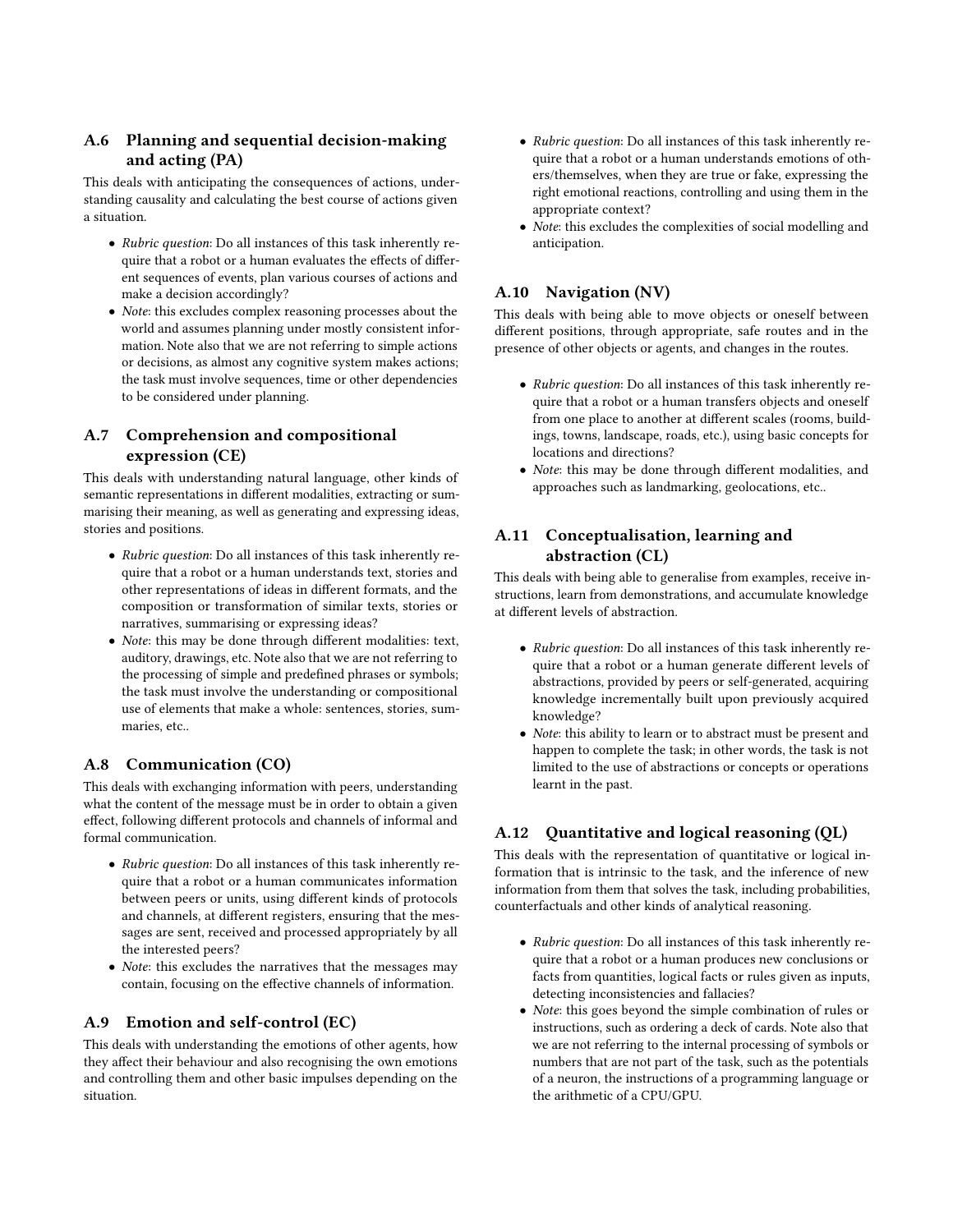#### **A.13 Mind modelling and social interaction (MS)**

This deals with the creation of models of other agents, so that their beliefs, desires and intentions can be understood, and anticipate the actions and interests of other agents.

- Rubric question: Do all instances of this task inherently require that a robot or a human successfully interacts in social contexts with other agents having beliefs, desires and intentions, the understanding of group dynamics, leadership and coordination?
- Note: this is not about sociability or agreeableness, i.e., how willing an agent is to social situations.

#### **A.14 Metacognition and confdence assessment (MC)**

This deals with the evaluation of the own capabilities, reliability and limitations, self-assessing the probability of success, the effort and risks of own actions.

- Rubric question: Do all instances of this task inherently require that a robot or a human recognises accurately their own capabilities and limitations, when to assume responsibilities and when to delegate tasks and risks according to competences?
- Note: this goes beyond those cases covered by planning when considering the outcomes of several actions or no action. Note also that we are not referring to the mere selection of the action with highest probability or utility, as this is necessary for almost any task. This ability is about estimating and using the confdence of actions appropriately.

#### **B CLUSTER ANALYSIS OF AI BENCHMARKS**

We performed a cluster analysis to simplify the analysis of intensities of the 328 AI benchmarks. We used the underlying structure of their required cognitive abilities. In this regard, we applied a  $k$ -means algorithm [\[4\]](#page-4-0), deciding the number of clusters  $k$  according to the elbow method [\[3\]](#page-4-1). This procedure minimises the total withincluster variance up to the point where adding an additional cluster does not increase the percentage of variance explained. Figure [1](#page-2-0) shows the results of the elbow method, where  $k = 6$  groups seems to be a good choice.

In order to gain intuitive understanding of the the regularity governing the relationships among the selected 6 clusters of AI benchmarks, Figure [2](#page-2-1) shows their projection on a three-dimensional cube identifed by the three principal dimensions of a multidimensional scaling procedure [\[1\]](#page-4-2). This procedure creates an optimal low-dimensional confguration of the original (multi-dimensional) data creating a map displaying the relative positions of a number of objects, given only a table of the distances between them.

- **Cluster 1** (Computer Vision): This cluster can be characterised mostly with computer vision-related benchmarks. Some examples of benchmarks in this cluster are MNIST, ImageNet, Pascal3D, CIFAR or COCO.
- **Cluster 2** (Semantic Extraction and Language Understanding): This cluster includes some tasks dealing with information extraction using Natural Language Processing. Some

<span id="page-2-0"></span>

**Figure 1: Elbow criterion reached in 6 groups when clustering AI benchmarks given the underlying structure of their required cognitive abilities.**

<span id="page-2-1"></span>

**Figure 2: Three-dimensional scaling of R. Points are coloured according to the cluster they belong to.**

examples of benchmarks in this cluster are CoNLL, ACE, LexNorm, Yelp Dataset or the Stanford Natural Language Inference (SLNI) Corpus.

- **Cluster 3** (Dialogue and interaction): This cluster groups benchmarks that are related to interaction (between humans and machines), testing dialogue and speech performance. This cluster includes benchmarks such as Wizard-of-Oz dataset, Loebner Prize, other variants of the Turing Test or the Robochat challenge.
- **Cluster 4** (Commonsense inference): This cluster includes tasks related to learning and handling commonsense knowledge, such as data mining, knowledge bases, reasoning and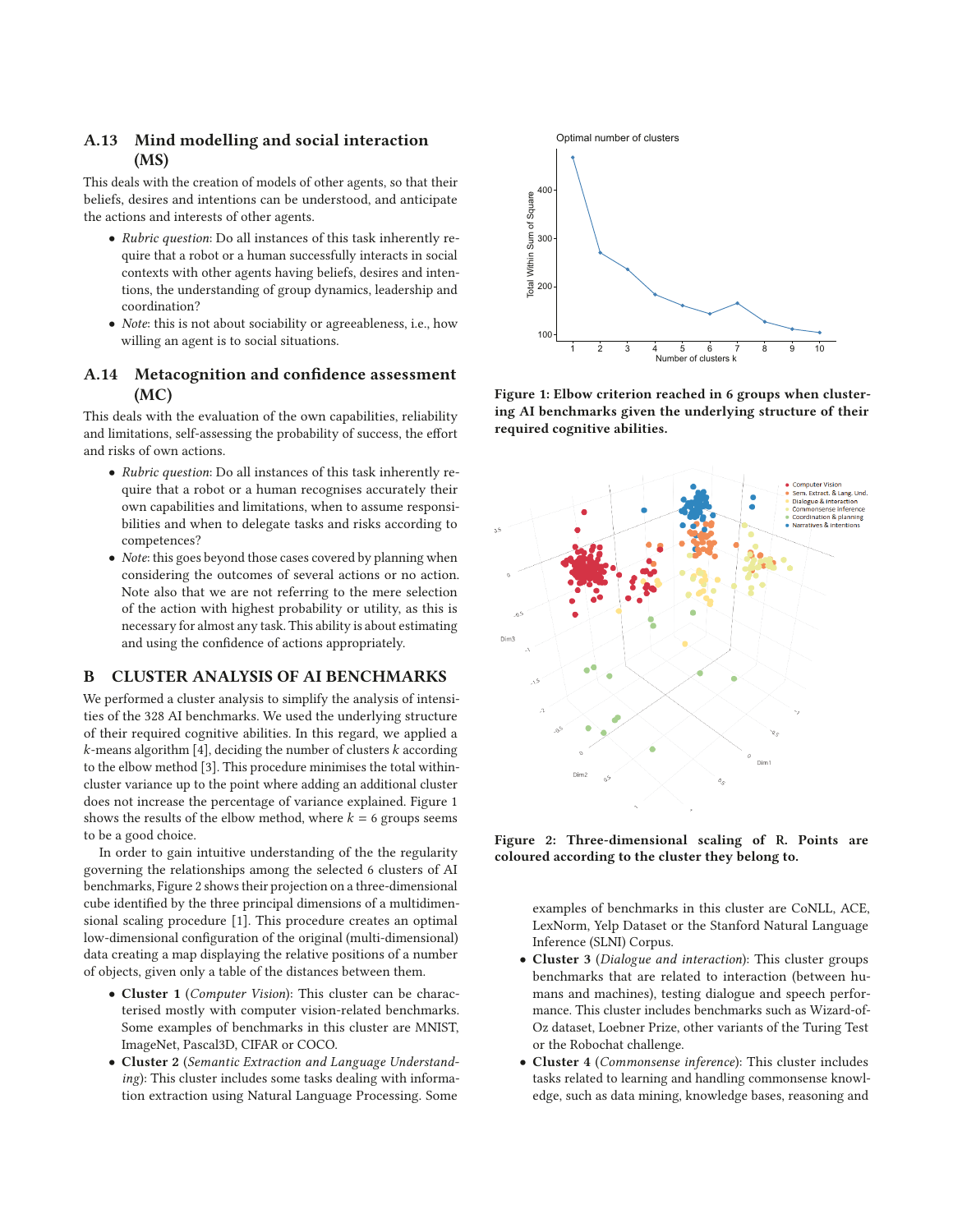commonsense, recommendation, etc. Some examples of benchmarks in this cluster are UCI, FB15k, Winograd Schema Challenge, Event2Mind or MovieLens.

- **Cluster 5** (Coordination and planning): This cluster includes games and diferent multi-agent benchmarks, including planning, coordination, collaboration, etc. Examples of benchmarks in this cluster are ALE, GVGAI, Robocup, RLComp, Go or Angry Birds.
- **Cluster 6** (Narratives and intentions): This cluster is characterised by narratives, question answering, sentiment analysis and other reading comprehension tasks. Examples of benchmarks in this cluster are SQuAD, Quora Question Pairs, QAngaroo, SemEval or SentEval.

#### **C FROM AI BENCHMARKS TO LABOUR-RELATED TASKS: ILLUSTRATIVE EXAMPLES**

Following the leftward interpretation of our setting (e.g.,  $\text{WRb} \rightarrow \text{t}$ ), we can analyse which labour tasks would be afected if we aimed at emphasising one specifc AI benchmark.

In Figure [3](#page-3-0) we can see a couple of illustrative examples: (top) shows that negotiation, coordination, planning, guiding and other persuasion-related tasks are intensifed if the Trading Agent Competition (TAC) [\[5\]](#page-4-3), the benchmark challenge for competing AI agents, is set as the focus in AI research; (bottom) shows that written and reading communication tasks and activities are intensifed if the Automatic Content Extraction program [\[2\]](#page-4-4), a benchmark for entities, relations, and the events recognition in text, is the focus in AI research.

#### **D FROM LABOUR-RELATED TASKS TO AI: ILLUSTRATIVE EXAMPLES**

Following the rightward interpretation of our setting (e.g.,  $\mathbf{t}^\top \mathbf{W} \mathbf{R} \to$ **), we can analyse which AI benchmarks would require more ef**fort if we aimed at emphasising one specifc labour-related task.

In Figure [4](#page-4-5) we can see a some illustrative examples: (top-left) in order to have a potential efect on the "instructing" task the focus of AI research should be put on AI benchmarks related to interacting and dynamic scenarios for autonomous software agents testing coordination and planning as well those related to semantic extraction and natural language understanding should be the focus in AI research; (top-right) in order to have a potential effect on the "Lifting or moving people" task the focus of AI research should be put on AI benchmarks related to

planning and coordination multi-agent scenarios and, to a much lesser extent, to computer vision; (bottom-left) in order to have a potential effect on the "coordination" task the focus of AI research should be put on AI benchmarks related to dialogue and interaction (between humans and machines) benchmarks as well as those related to coordination and planning in multi-agent systems to be intensifed; fnally, (bottom-right) in order to have a potential efect on the "Solving unforeseen problems on your own" the focus of AI research should be put on AI benchmarks related to commonsense inference and computer vision.

Further details about this and other examples, as well as the complete description of the set of occupations, tasks, benchmarks

<span id="page-3-0"></span>

**Figure 3: Labour-related tasks ranked in descending order based on by their intensity vector t where a sigle benchmark is selected, using the intensities coming from AI topics: (top) Trading Agent Competition (TAC) [\[5\]](#page-4-3) (bottom) Automatic Content Extraction (ACE) benchmark [\[2\]](#page-4-4)**

and the associated intensity rates based on the results from AI topics or work surveys can be found in link anonymised

#### **E DISCREPANCY BETWEEN AI AND LABOUR INTENSITIES**

In this section we analyse whether the current intensity in labour and AI match for those analysed occupations in Figure **??**. In order to check this, in Figure [5](#page-4-6) we show discrepancy scatterplots in